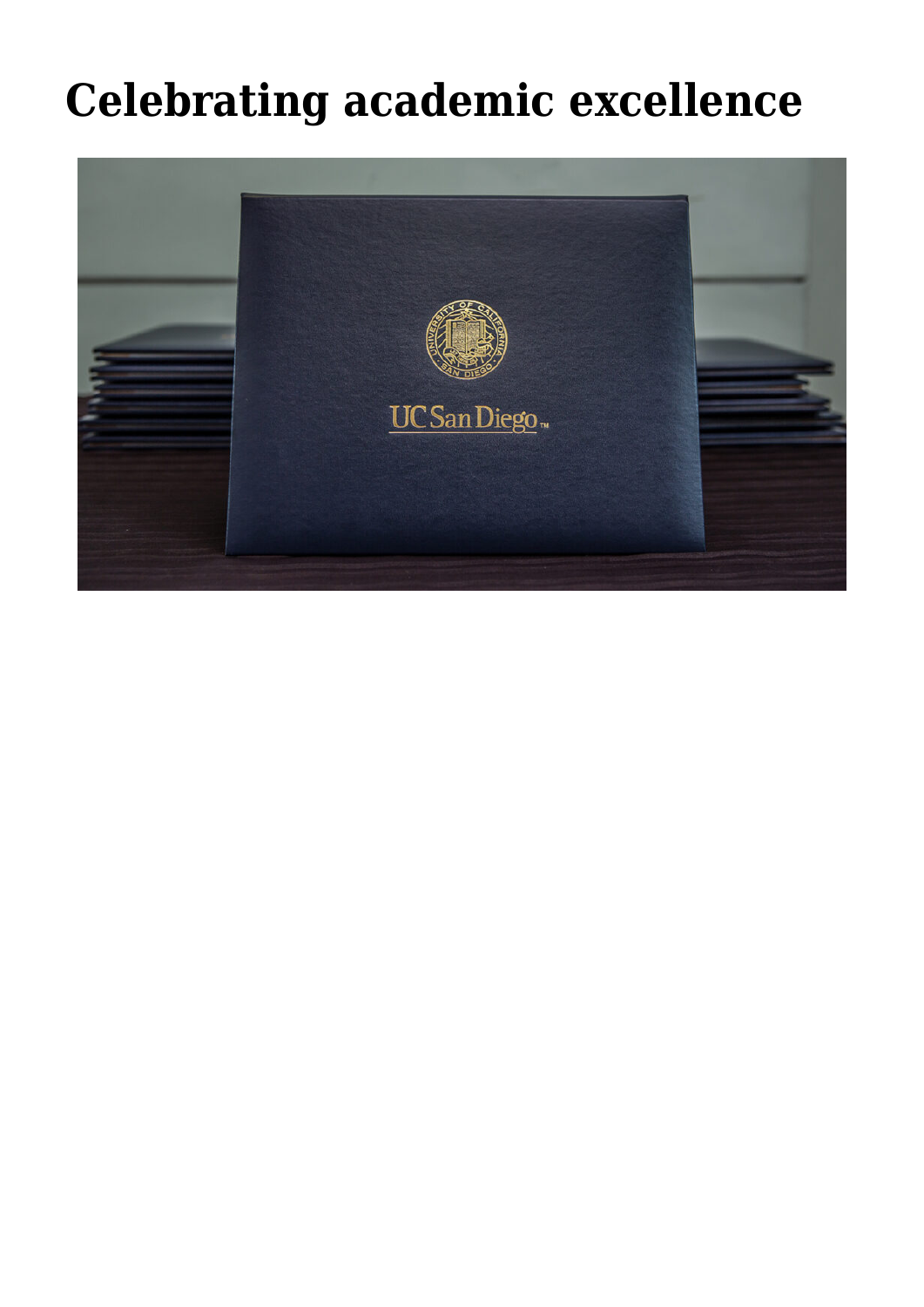

## **GPS honored its 2018 award winners with an intimate luncheon on May 16**

## By Rachel Hommel | GPS News

Before the pomp and circumstance plays at graduation, the UC San Diego School of Global Policy and Strategy (GPS) got to highlight some of its best and brightest students and their accomplishments during the 2017-18 academic year.

"Each year we take great pride in recognizing the best ambassadors of our school through our student awards program," said Dean [Peter Cowhey.](https://gps.ucsd.edu/faculty-directory/peter-cowhey.html) "Next month we will celebrate commencement. This ceremony not only marks the next step in your lives, but it welcomes you into our alumni ranks."

First up, Dean Cowhey honored three students who excelled at their coursework for this year's Academic Achievement Award, honoring Yingtao Xie, 2018 BA/MIA candidate, Adam Schaar, 2018 MPP candidate and Gillian Ang, 2018 MAS-IA.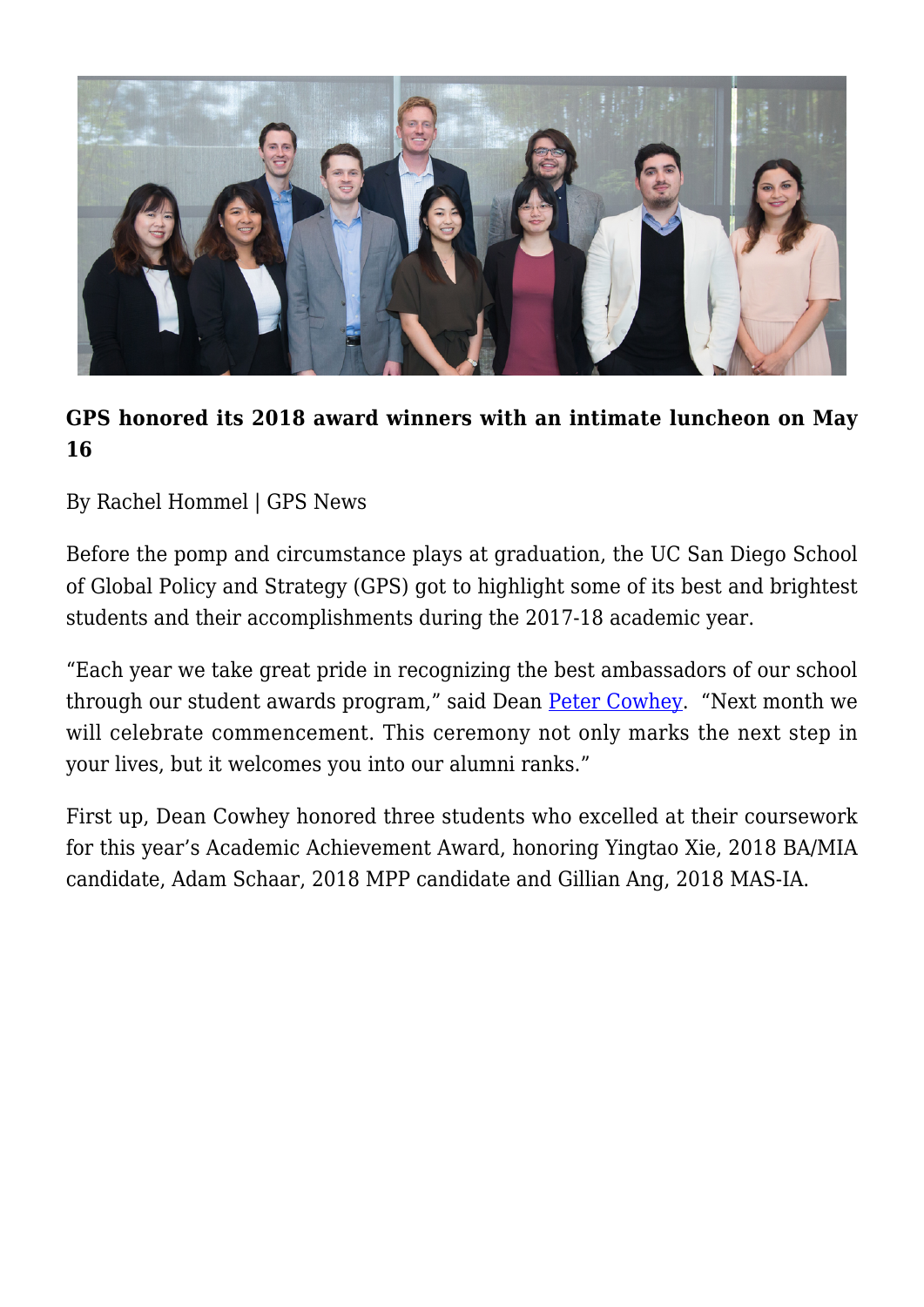

Promoting a richer understanding of Inter-American understanding, 2018 MIA candidate Manuel Valdes Gonzalez was awarded the Joseph Grunwald Award, honoring the late Professor Grunwald and his practical compassion throughout the Americas.

President of the Latin American Student Organization (LASO), Gonzalez is known for his high moral stature, genuine authenticity and personal integrity, applauded by Professor [Rafael Fernandez de Castro.](https://gps.ucsd.edu/faculty-directory/rafael-fernandez-de-castro.html)

The Ayal Margalith award, in memory of Ayal Margalith who passed away while attending GPS, is given to a student who has shown leadership, excellence and devotion to the student body. Eli Margalith, Ayal's father, returned to campus for the seventh year to confer the award to 2018 MIA candidate Andrew Kincare.

"Where some students stay in their niche, he always has an open heart and mind to all of his peers," said Victoria Holden, 2018 MIA candidate and former GO GPS president. "I am personally better for having worked with him and can't wait to see what Andrew does next."

At GPS, language acquisition is considered a vital part of global citizenship. This year, 2018 MIA candidate Duangruetai "Pui" Surasakjinda was awarded the Language Achievement award. Despite the fact that Pui had met her language requirement, she decided to take Bahasa Indonesia from scratch, dedicated to continued learning.

Chosen by the GPS economics faculty, Professor [Craig McIntosh](https://gps.ucsd.edu/faculty-directory/craig-mcintosh.html) bestowed the Econometrics Prize to 2018 MIA candidate Alec Workman for his empirical paper "Ready for a Close-up: Assessing the Impact of California's Motion Picture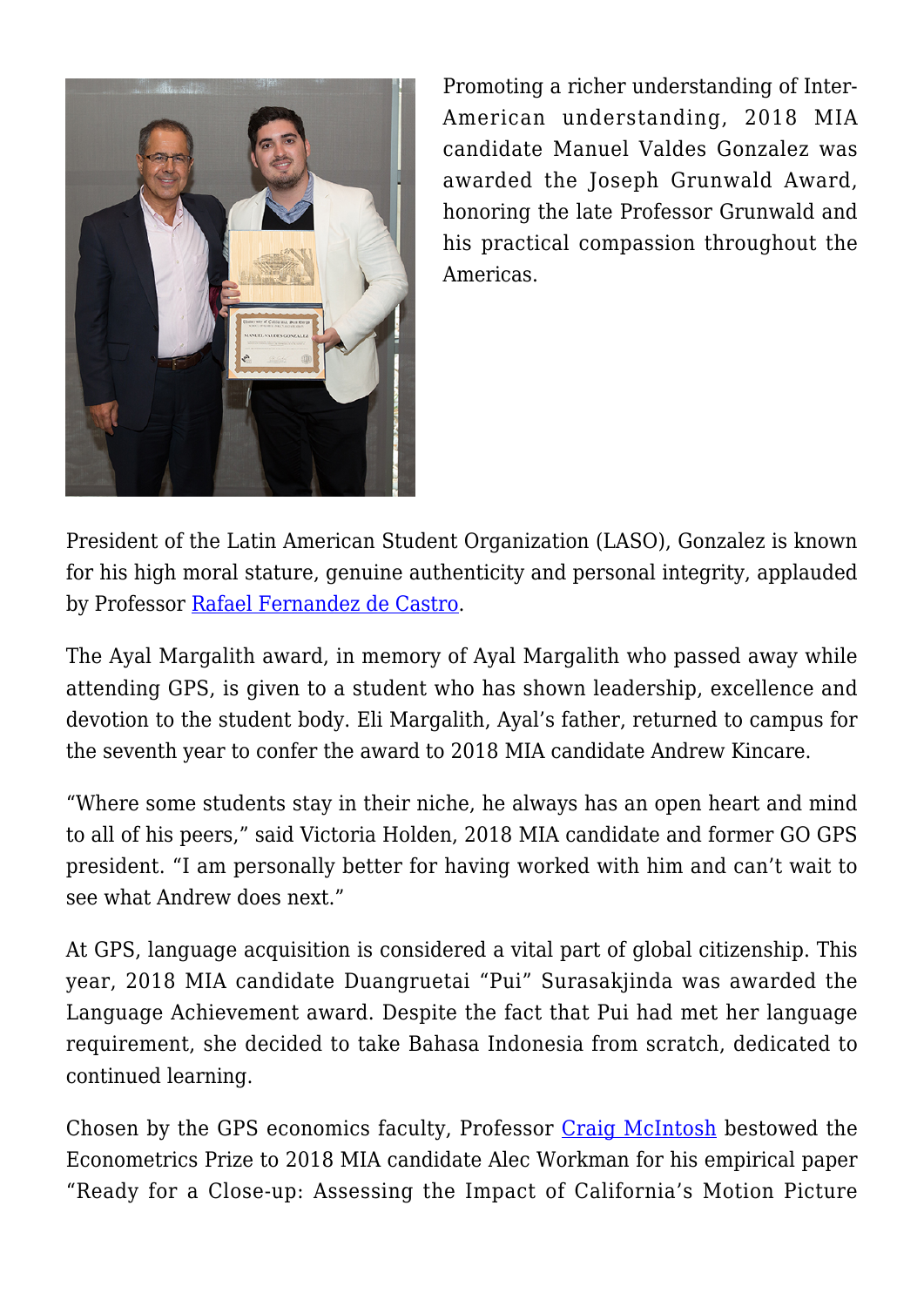Incentive Program Using a Natural Experiment," which McIntosh cites as remarkable.

"Alec won this award because of his intellectual entrepreneurialism in recognizing this opportunity, because of the rigor with which he conducted the statistical analysis, and the clarity with which he was able to tie the whole story together into a cleanly calculated internal rate of return," said McIntosh.

Other noteworthy faculty members included Professor [Stephen Haggard](https://gps.ucsd.edu/faculty-directory/stephan-haggard.html), who received the Faculty Recognition Award for being a dedicated mentor and engaged lecturer, with a passion for teaching and research.

"Promoting healthy debate, Professor Haggard will continue to inspire new generations in the study of comparative politics in the countries of the Pacific," said Mateo Villamizar Chaparro, 2018 MIA candidate and former GO GPS Vice President of Academic Affairs.

Another handpicked honoree by the GPS faculty was Mateo Villamizar Chaparro who won the Ruth Awards Award for his paper "Sustainable Tourism in Costa Rica" that examined a contemporary policy problem on which little research yet exists.

"This is a well-written, well-researched and analyzed paper on an important contemporary topic, applied to a country that is likely to be at the forefront of attempts to make tourism more eco-friendly. Thank you for your great work Mateo," said Professor [Lauren Prather.](https://gps.ucsd.edu/faculty-directory/lauren-prather.html)

Each year, GPS administers a poll asking students to vote for their commencement speaker. This year, 2018 MIA candidate Gabi Rubio's classmates received that honor. Founder of the new Public Policy Series at GPS, Rubio helped fundraise around \$700 for refugee shelter supplies in Tijuana last year just one example of her philanthropic work on behalf of the school.

"Gabi goes beyond talking or posting about current issues, she organizes events, applies her coursework and connects GPS to its community," said classmate Holden. "We look forward to hearing her remarks on June 17!"

Other awards were also peer nominated, including the MAS-IA Peer Award to 2018 MAS-IA candidate Kevin Edes and Dean's Teaching Award to 2018 MIA